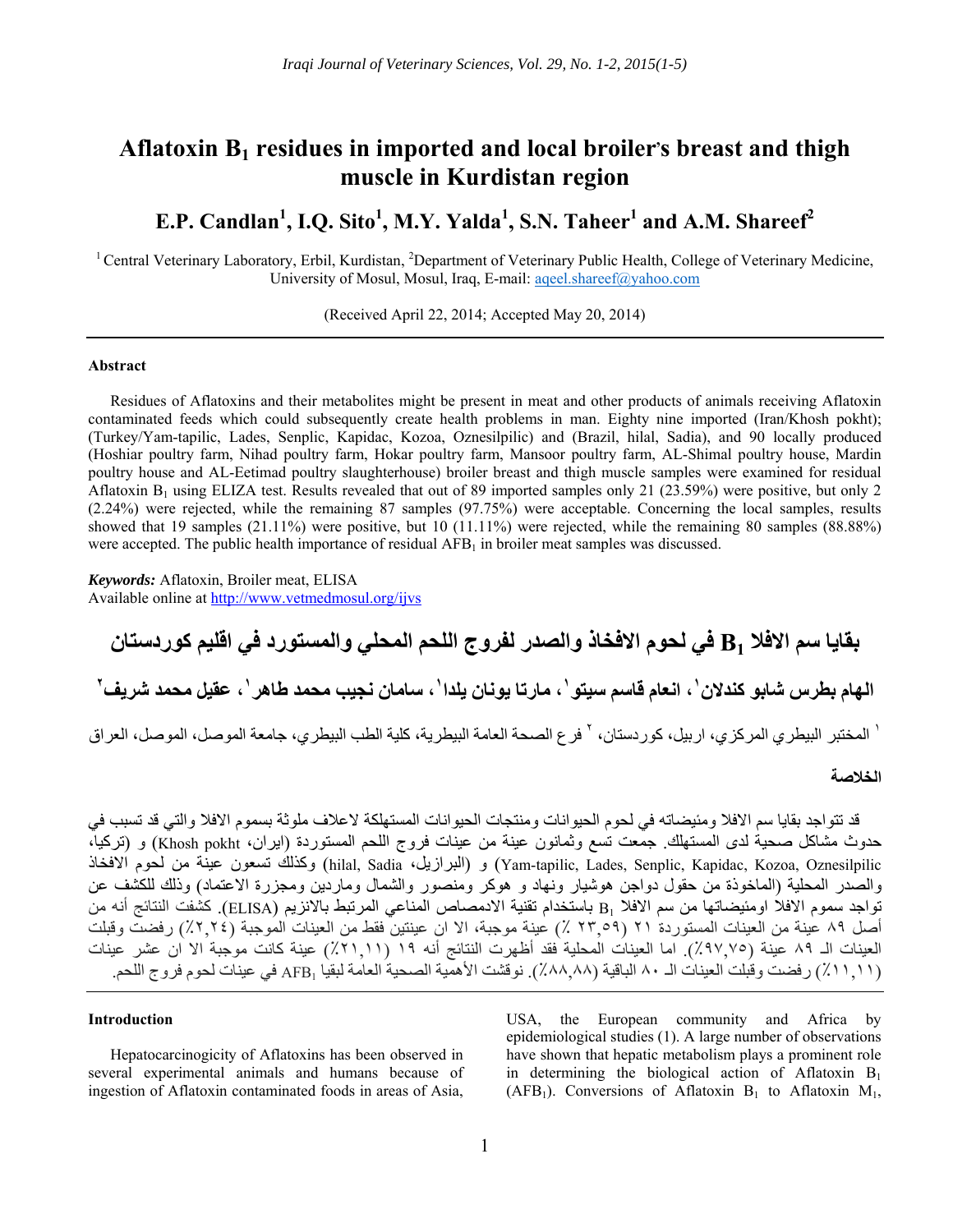Aflatoxin  $P_1$ , Aflatoxin  $Q_1$ , Aflatoxin  $B_2$  and Aflatoxicol are regarded to be detoxification steps, because the toxicity or carcinogicity of these metabolites are lower than those of  $AFB<sub>1</sub> (2).$ 

human liver cancer has been demonstrated in various areas and the regulatory level for Aflatoxin  $B_1$  in foods adopted in many countries is 5 ppb. The accepted limits of  $AFB<sub>1</sub>$ and total Aflatoxins in foods are 5 and 10 μg/kg, respectively in more than 75 countries around the world whilst, they are 2 and 4  $\mu$ g/kg in the European Union (3,4). The close relationship between Aflatoxin intake and

content of  $AFB<sub>1</sub>$  in breast and thigh meat samples of imported and local broiler carcasses present in Kurdistan m market. The objective of this study was to determine the residual

## **Materials and methods**

from Kurdistan meat markets, farms and poultry 26 November 2013. They were 10 breast and 10 thigh muscle samples of Brazilian broiler carcasses (hilal and broiler carcasses (Khosh pokht); 30 breast and 30 thigh muscle samples of Turkish broiler carcasses (Yam-tapilic, Lades, Senplic, Kapidac, Kozoa and Oznesilpilic); and 45 breast and 45 thigh muscle samples of locally reared broiler carcasses. Samples were frozen at -20 °C for subsequent ELISA analysis of residual  $AFB<sub>1</sub>$ . Breast and thigh broiler muscle samples were collected slaughterhouses through the period from 3 March 2013 to Sadia); 5 breast and 4 thigh muscle samples of Iranian

## **E ELISA kit**

and thigh meat samples was used (Shenzhen Lvshlyuan Biotechnology Co., Ltd Green spring, versio: 2012-02). This test kit was based on the competitive enzyme immunoassay for the detection of AFB<sub>1</sub>. The coupling antigene is pre-coated on the micro-well strips. The  $AFB<sub>1</sub>$ in the sample and the coupling antigens pre-coated on the micro-well strips compete for the anti-AFB1 antibodies. After the addition of the enzyme conjugate, the TMb value (three times reading with Epson  $LQ-300^+$  II) of the the  $AFB<sub>1</sub>$  residue is subsequently obtained. ELISA kit for determination of residual  $AFB<sub>1</sub>$  in breast substrate is added for coloration. The optical density (OD) sample has a negative correlation with the  $AFB<sub>1</sub>$  in the sample. This value is compared to the standard curve and

# **Sample preparation**

homogenized. To the grounded sample 20 ml of hexan were added, followed by 25 ml of methanol solution (1 part of methanol+ 1 part of water). The mixture was shacked violently for 15 min and left to be settled for 5 min. The clear liquid layer part was transferred into separatory Five grams of each sample were weighed and funnel. After that the liquid was shacked for 2 min and left for stratification. The lower methanol layer was taken directly for analysis.

## **Proc cedure**

Operation procedure was done according to the instruction given by the manufacture (Shenzhen Lvshlyuan Biotechnology Co., Ltd). Quantitative analysis was obtained by software and AFB1 was calculated according to the formula

 $AFB1(ng/g)= C x V/m x D$ 

 $C: AFB1 content (ng/ml) of the sample, V: Sample extract$ solution volume (ml), M: Sample quantity (g), D: Sample dilution factor.

## **Results**

# AFB<sub>1</sub> residues

The overall picture of  $AFB<sub>1</sub>$  residues in imported broiler breast and thigh positive samples are presented in figures 1. From the figure, it is evident that out of 89 imported samples, 21 (23.59%) were detectable or positive (containing  $0.5$  ppb AFB<sub>1</sub> and more), while the remaining 68 samples (76.4 40%) were undetectable or negative (containing less than  $0.5$  ppb  $AFB<sub>1</sub>$ ) to ELIZA test. The overall picture of AFB<sub>1</sub> residues in imported broiler breast and thigh acceptable (containing  $\leq$ 5 ppb AFB<sub>1</sub>) and rejected samples (containing  $> 5$  ppb AFB<sub>1</sub>) are presented in figures 2. From figure 2, it is evident that out of 89 imported samples, only 2 (2.24%) were rejected, while the remaining 87 sa amples (97.75% %) were accep table**.** 



Figure 1: Percentage of positive and negative imported broiler breast and thigh muscle samples for residual AFB<sub>1</sub>.

The overall picture of positive residual  $AFB<sub>1</sub>$  in local broil ler breast and thigh samples are presented in figures 3. As the figure shows, it is evident that out of 90 local samples, 19 (21.11%) were detectable or positive (containing  $0.5$  ppb AFB<sub>1</sub> and more), while the remaining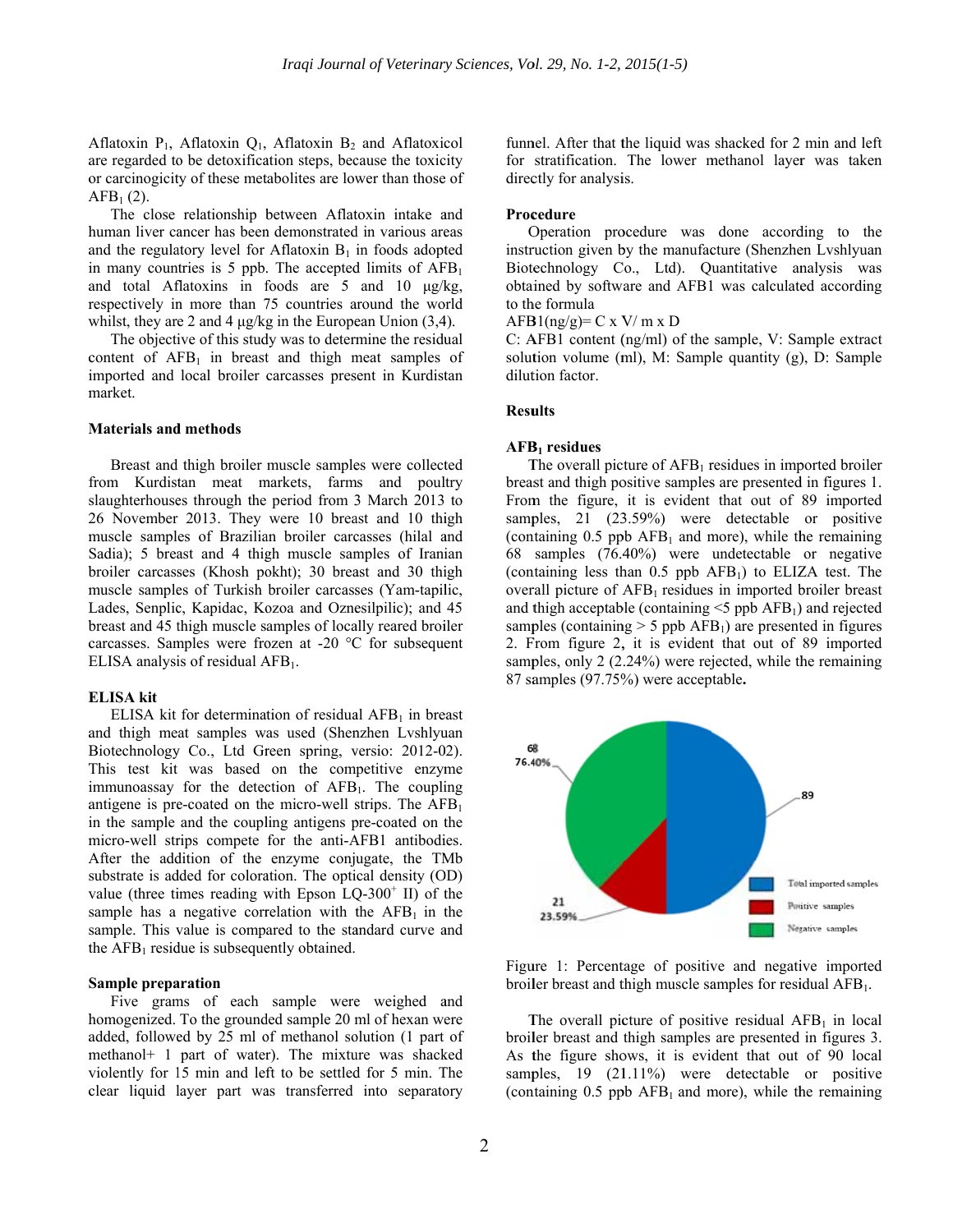71 samples (78.88%) were undetectable or negative (containing less than  $0.5$  ppb AFB<sub>1</sub>) to ELIZA test.

The overall picture of  $AFB<sub>1</sub>$  residues in local broiler breast and thigh acceptable (containing  $\leq$ 5 ppb AFB<sub>1</sub>) and rejected samples (containing  $> 5$  ppb AFB<sub>1</sub>) are presented in figures 4. As the figure shows, it is evident that out of 90 imported samples, 10 (11.11%) were rejected, while the remaining 80 samples (88.88%) were acceptable.



Figure 2: Percentage of acceptable and rejected imported broiler breast and thigh muscle samples for residual AFB<sub>1</sub>.



Figure 3: Percentage of positive and negative local broiler breast and thigh muscle samples for residual  $AFB<sub>1</sub>$ .

The results for residual  $AFB_1$  in broiler breast and thigh samples imported from Iran are shown in Table 1. Out of the total 9 samples, no positive breast and thigh muscle samples were detectable or positive (containing 0.5 ppb)  $AFB<sub>1</sub>$  and more), and all the remaining 9 samples (100%) were negative (containing less than  $0.5$  ppb AFB<sub>1</sub>). All breast and thigh samples contained less than 5 ppb of USA regulations about the permissible level of  $AFB<sub>1</sub>$  in foods intended for human consumption. The results of residual AFB1 in broiler breast and thigh muscle samples imported

from Turkey are shown in Table 1. Out of the total 60 samples, 12 (20%) were detectable (positive, containing 0.5 ppb  $AFB<sub>1</sub>$  and more), while the remaining 4 samples (80%) were undetectable (negative, containing less than 0.5 ppb  $AFB<sub>1</sub>$ ). For detailed results, out of 30 breast meat samples tested,  $8(26.66\%)$  were detectable (positive, containing 0.5) ppb  $AFB<sub>1</sub>$  and more), while the remaining 22 samples  $(73.33\%)$  were undetectable (negative, containing less than  $0.5$  ppb AFB<sub>1</sub>). The results with the thigh muscle samples showed that 4 samples (13.33%) were detectable (positive, containing  $0.5$  ppb AFB<sub>1</sub> and more) out of the 30 samples tested, while 26 samples were undetected (86.66%) (negative, containing less than  $0.5$  ppb  $AFB<sub>1</sub>$ ). Only one breast sample has residual value more than 5 ppb of the USA regulations about the permissible level of  $AFB<sub>1</sub>$  in foods intended for human consumption.



Figure 4: Percentage of acceptable and rejected local broiler breast and thigh muscle samples for residual  $AFB<sub>1</sub>$ .

The results for residual  $AFB<sub>1</sub>$  in broiler breast and thigh samples imported from Brazil are shown in Table 1. Out of the total 20 imported samples, 9 samples  $(45%)$  were detectable (positive, containing  $0.5$  ppb AFB<sub>1</sub> and more), while the remaining 11 samples (55%) were undetectable (negative, containing less than  $0.5$  ppb AFB<sub>1</sub>). For detailed results, out of 10 breast muscle samples tested, 5 (50%) were detectable (positive, containing  $0.5$  ppb  $AFB<sub>1</sub>$  and more) while the remaining  $5$  samples  $(50\%)$  were undetectable (negative, containing less than  $0.5$  ppb AFB<sub>1</sub>). Out of 10 thigh muscle samples tested, 4  $(40\%)$  were detectable (positive, containing  $0.5$  ppb AFB<sub>1</sub> and more) while the remaining 6 samples  $(60\%)$  were undetectable (negative, containing less than  $0.5$  ppb AFB<sub>1</sub>). Nineteen breast and thigh muscle samples contained less than the permissible level of residual  $AFB<sub>1</sub>$  for human consumption of 5 ppb  $AFB<sub>1</sub>$  (USA, regulation). Only one breast sample has residual AFB1 value more than the permissible level of residual  $AFB_1$  for human consumption of 5 ppb  $AFB_1$ (USA, regulation).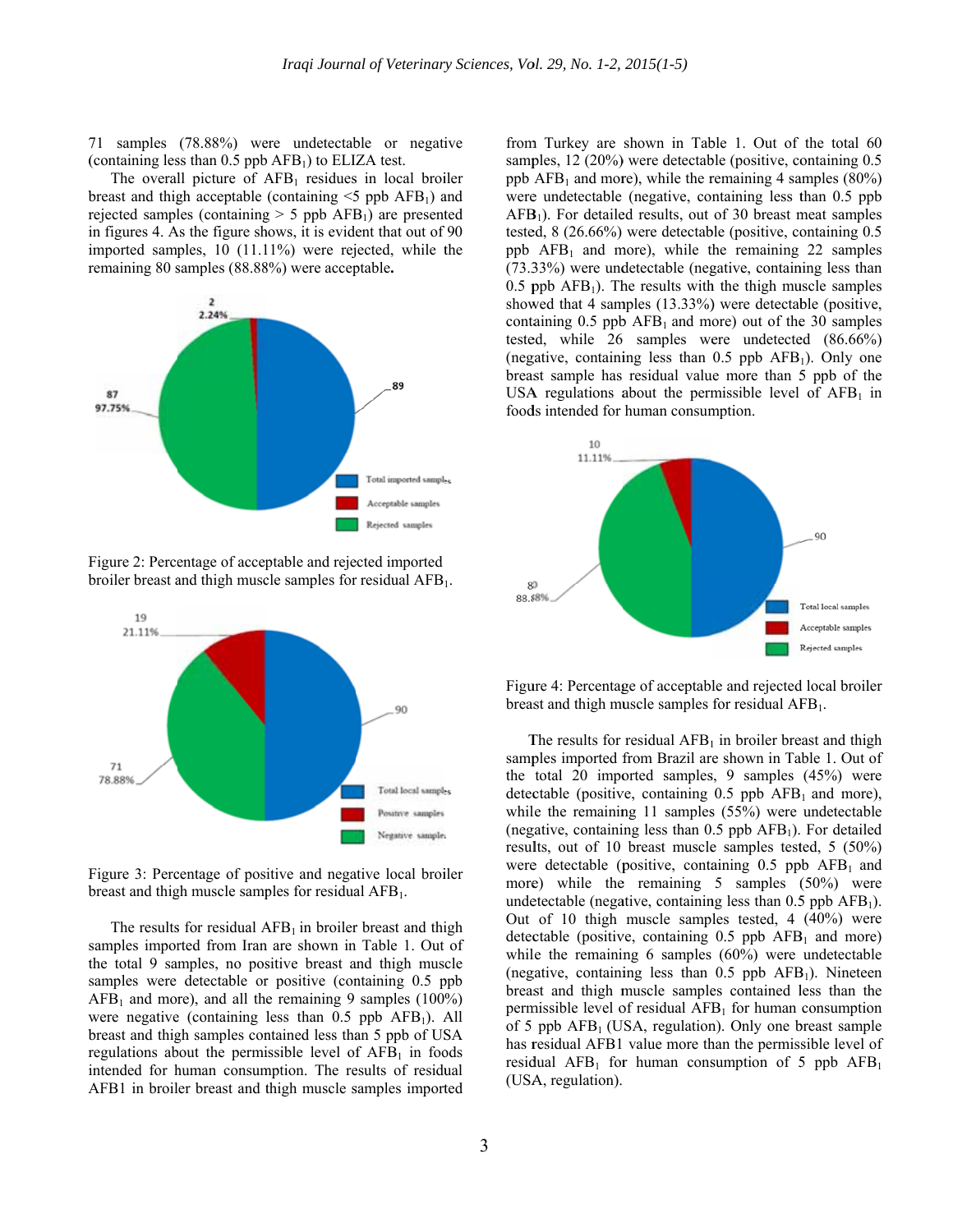| Producer     | Type of       | No. of samples | No. positive 0.5 ppb | $\frac{0}{0}$ | Range ppb        | Accepted    | Rejected |
|--------------|---------------|----------------|----------------------|---------------|------------------|-------------|----------|
|              | muscle        | tested         | $AFB1$ and more      |               |                  | $\leq$ 5ppb | $>5$ ppb |
| Iran,        | <b>Breast</b> |                | 0                    | $\Omega$      | $\Omega$         |             |          |
| Khosh pokht  | Thigh         |                | 0                    | 0             | $\theta$         |             |          |
|              | Total         | 9              |                      |               |                  | 9           | 0        |
| Turkey,      | <b>Breast</b> |                | 0                    | $\theta$      | $0 - 0.1$        | 5           |          |
| Yam-tapilic  | Thigh         |                | 0                    | 0             | $0 - 0.1$        | 5           |          |
|              | Total         | 10             |                      |               |                  | 10          | 0        |
| Turkey,      | <b>Breast</b> | 5              | $\overline{c}$       | 40            | $0-1.334$        | 5           |          |
| Lades        | Thigh         | 5              | 0                    | $\theta$      | $\boldsymbol{0}$ | 5           |          |
|              | Total         | 10             |                      |               |                  | 10          | 0        |
| Turkey,      | <b>Breast</b> | 5              |                      | 20            | $0 - 0.515$      | 5           | 0        |
| senpilic     | Thigh         |                |                      | 20            | $0 - 0.515$      | 5           |          |
|              | Total         | 10             |                      |               |                  | 10          | 0        |
| Turkey,      | <b>Breast</b> | 5.             | 5                    | 80            | $0 - 6.698$      | 4           |          |
| Kapidac      | Thigh         |                |                      | 60            | $0 - 3.22$       | 5           |          |
|              | Total         | 10             |                      |               |                  | 9           |          |
| Turkey,      | <b>Breast</b> | 5.             | $\theta$             | $\Omega$      | $\theta$         | 5           |          |
| Kozoa        | Thigh         |                | 0                    | 0             | $\theta$         |             |          |
|              | Total         | 10             |                      |               |                  | 10          | 0        |
| Turkey,      | <b>Breast</b> | 5              | $\theta$             | $\Omega$      | $\mathbf{0}$     | 5           |          |
| Oznesilpilic | Thigh         |                | 0                    | 0             | 0                | 5           |          |
|              | Total         | 10             |                      |               |                  | 10          | 0        |
| Brazil,      | <b>Breast</b> | 5              | 5                    | 100           | 1.546-6.080      | 4           |          |
| hilal        | Thigh         | 5.             |                      | 80            | 0.645-2.974      | 5           |          |
|              | Total         | 10             |                      |               |                  | 9           |          |
| Brazil,      | <b>Breast</b> |                | $\Omega$             | $\theta$      | $\theta$         |             |          |
| Sadia        | Thigh         |                | 0                    | 0             | 0                |             |          |
|              | Total         | 10             |                      |               |                  | 10          | $\theta$ |

Table 1: Percentage of positive accepted and rejected breast and thigh muscle imported samples

The results for residual  $AFB<sub>1</sub>$  in local broiler breast and thigh muscle samples are shown in Table 2. Out of the total 90 samples, 19 (21.11%) were detectable (positive, containing  $0.5$  ppb AFB<sub>1</sub> and more), while the remaining 71 samples (78.88%) were undetectable (negative, containing less than  $0.5$  ppb AFB<sub>1</sub>). For detailed results, out of 45 breast muscle samples tested, 9 samples (20.00%) were detectable (positive, containing  $0.5$  ppb  $AFB<sub>1</sub>$  and more) while the remaining 36 samples (80.00%) were undetectable (negative, containing less than 0.5 ppb AFB1). Out of 45 thigh muscle samples tested, 10 samples (22.22%) were detectable (positive, containing 0.5 ppb  $AFB<sub>1</sub>$  and more) while the remaining 35 samples (77.77%) were undetectable (negative, containing less than 0.5 ppb  $AFB<sub>1</sub>$ ). Eighty (88.88%) of breast and thigh muscle samples contained less than 5 ppb according to USA regulations regarding the permissible level of  $AFB<sub>1</sub>$  of foods intended for human consumption, while 10 (11.11%) were rejected, since they contained more than 5 ppb of the USA regulations.

# **Discussion**

The detectable (positive, containing  $0.5$  ppb AFB<sub>1</sub> and more) percentages of residual  $AFB<sub>1</sub>$  in breast muscle samples were almost similar to those of the thigh muscle samples in the imported (Iran, Turkey and Brazil) and also in that local samples. The presence of detectable samples indicated that these birds from which tested samples were taken were subjected to AFs contamination in their diets through their rearing period. The overall percentages of detectable residual  $AFB<sub>1</sub>$  in imported and local breast and thigh samples were lower than those of undetectable (21 vs. 68%) and of (19% vs.71%) respectively. However, more rejectable samples were recorded in local breast and thigh samples (10 (11.11%)), compared to the imported samples (2 (2.24%)). These results indicated to the high health risk concern due to residual  $AFB<sub>1</sub>$  contamination in local samples compared to that of imported ones. It should be stressed here that most of the original  $AFB<sub>1</sub>$  consumed by the birds has already been converted in their livers to many other metabolites especially  $AFM<sub>1</sub>(2)$  which need another